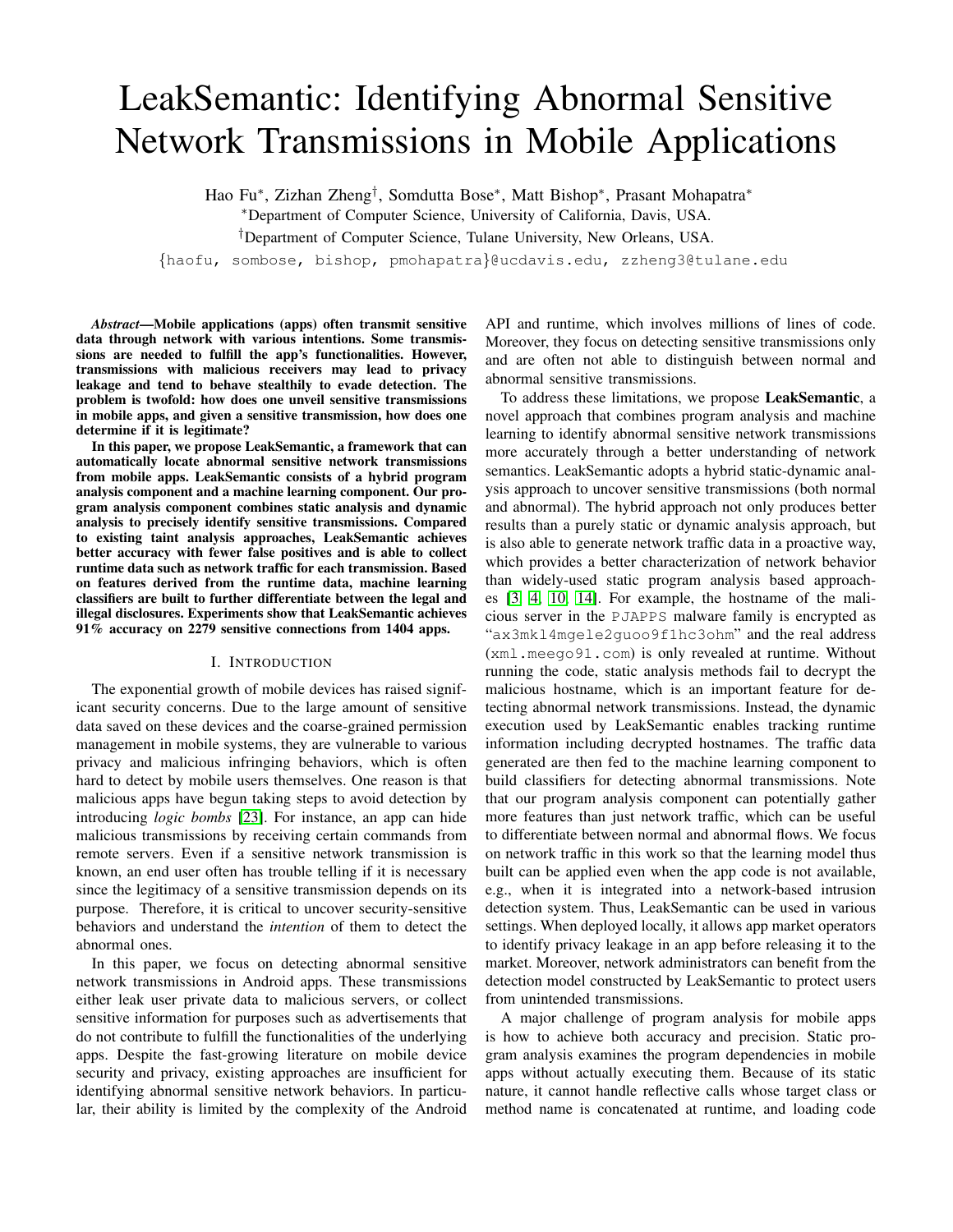dynamically is becoming more common [\[13\]](#page-8-5). Static analysis also introduces false alarms as an over-estimated method. In contrast, dynamic analysis chases the runtime behavior of apps and is applicable even when reflection is present. Unlike static analysis that explores all code paths including infeasible ones, dynamic analysis only proceeds to feasible paths and therefore introduces lower false positive rate. Moreover, it can obtain data that are not available in the static setting, such as network traffic data using encrypted URLs. However, by focusing only on the runtime behaviors, dynamic analysis suffers from insufficient coverage and hence false negatives.

Recent research efforts aim to combine static and dynamic program analysis to ameliorate the above problems [\[18,](#page-8-6) [21,](#page-8-7) [22\]](#page-8-8). We continue this line of research and propose a novel design of hybrid program analysis. LeakSemantic adopts lightweight static analysis to flag potential vulnerabilities, and creates an environment to dynamically confirm the suspicions. Our static analysis provides precise modeling of the call relationships inside an app component, which is crucial for the integrated dynamic analysis component. We introduce a new execution trace generation technique that enables LeakSemantic to uncover malicious behaviors on which previous studies would fail. As we will show in Section [III-B,](#page-2-0) it is insufficient to simply identify code paths leading to targeted APIs. To this end, LeakSemantic dynamically spreads the code coverage and computes the appropriate traces to trigger stealthy behaviors. It also takes into account various sources of unknown variables with an effective handling of unknowns, which further reduces the number of false negatives.

To summarize, this paper presents the following contributions:

- We propose a novel hybrid static-dynamic program analysis technique to locate sensitive network transmissions in mobile applications. Our approach not only enables better accuracy and precision, but also helps derive more detailed features, e.g., traffic URLs, that are important for network behavior analysis.
- We present the design and implementation of LeakSemantic, a detection system that combines program analysis and machine learning to identify networking related abnormal behavioral patterns. Instead of classifying a whole app as malicious or not as most previous work does, our approach is able to distinguish malicious behavior from normal behavior within an app. We also show that network-level detection can benefit from the information provided by program analysis.
- We evaluate the effectiveness of LeakSemantic using two micro-benchmark suites and 1404 real-world apps. Our hybrid program analysis produces better results than any of the three state-of-the-art taint analysis tools used in evaluations. Experiments further show that LeakSemantic is fast and cheap, allowing it to identify true threats inside the real apps with high accuracy.

The rest of the paper is organized as follows. We highlight our system overview in Section [II.](#page-1-0) The technical details are included in Section [III.](#page-1-1) After presenting the system implementation in Section [IV,](#page-4-0) we show the evaluation results in

Section [V.](#page-5-0) We discuss the limitations in Section [VI](#page-7-0) and the related work in Section [VII.](#page-7-1) Finally, Section [VIII](#page-8-9) concludes the paper.

<span id="page-1-2"></span>

#### II. OVERVIEW

<span id="page-1-0"></span>Figure [1](#page-1-2) depicts the architecture of LeakSemantic. From the datasets of authentic apps and malwares, our system proceeds in the following steps:

- Hybrid Program Analysis: The phase of hybrid program analysis precisely identifies and characterizes the leaking connections in the target app. We first perform static analysis to retrieve the call graphs of the corresponding app. To better model the lifecycles of app components and runtime events, we create dummyMain() for each component. The invocations of sensitive APIs (sources) that collect private data with their entry points are identified through traversal of the graphs. We then construct execution traces and run the program from the set of traces. The information flow analysis is performed during the execution. If a connection point (sink) is reached, we record the dynamic data of the communication. To achieve better coverage, we have designed methods to generate execution traces and handle unknowns encountered during runtime.
- Transmission Classification: Having extracted traffic information about the sensitive connections, we then derive a set of features that can be used by the anomaly detection system. Concretely, we concentrate on building machine learning classifiers using lexical features derived from URLs. Our novel design enables us to build models for both host-based and network-based detection.

#### III. LEAKSEMANTIC

<span id="page-1-1"></span>To model the runtime behavior of apps while achieving good coverage, we use a hybrid program analysis that combines static analysis and dynamic analysis. In Android, a mediumsized app can contain dozens of components and thousands of methods. Dynamic traversal of all possible paths is expensive and infeasible in practice. Our approach leverages light-weight static analysis to locate invocations of sensitive APIs and the corresponding components. The output of static analysis will help guide dynamic analysis. Machine learning models are then constructed with the flows derived by dynamic analysis. It is crucial that LeakSemantic can generate sensitive flows with decrypted URLs. Finding 1 in Section [V](#page-5-0) states that the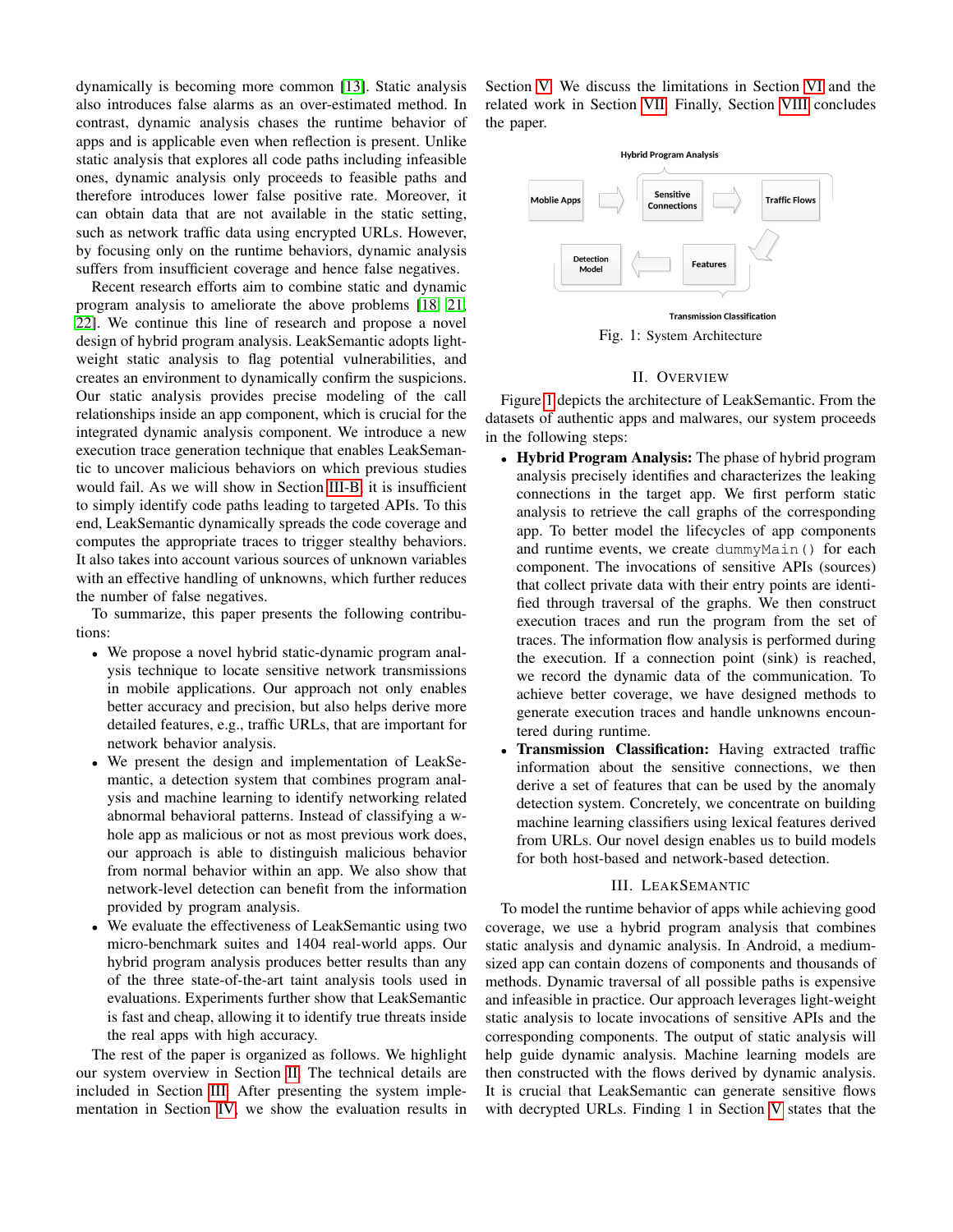<span id="page-2-1"></span>detection ratio decreases obviously if the training data does not cover sufficient characteristics of the malicious flows.



Fig. 2: The call graph of Activity1 modeled by the corresponding dummyMain(). The solid lines indicate call relationships among the callbacks and the dashed lines specify one possible execution trace on the call graph.

### <span id="page-2-3"></span>*A. Static Analysis*

Static analysis is responsible for constructing the call graph of the target app, which guides the upcoming dynamic analysis. Unlike (desktop) programs written in  $\mathfrak C$  that contain a main function as the entry point of the execution, Android applications do not contain a single main method. Instead, they are composed of multiple components, where each Activity or Service component is a Java class and has its own lifecycle and event listeners. The lifecycle models transitions such as creation, pause, resume, and termination, between the states of a component. Event listeners allow applications to respond to various types of runtime events such as UI interactions or receiving SMS. The lifecycle and event listeners are constructed from the corresponding callback methods and every callback can be treated as an entry point because they are implicitly called by the Android framework.

To construct call graphs of applications, previous work typically creates one or more dummy main routines that are shared by multiple components. For example, FlowDroid [\[1\]](#page-8-10) creates a single dummy main for the entire application and all components share that main. AppAudit [\[22\]](#page-8-8) introduces a shared dummy main for all components of the same category (Activity or Service). However, analyses starting from a shared dummy main may include components that do not contribute to leakage. Moreover, a shared dummy main blurs the connections between event listeners and components. It is possible that an event listener may be linked to the wrong component so that the latter can directly invoke the former during the analysis, even though this would not happen in a real setting. Instead of constructing a shared dummy main, we let each component have its own dummy main to eliminate the confusion and alleviate the overhead of dynamic analysis. Each component thus has a call graph (an example is given in the Figure [2\)](#page-2-1). The event listeners such as onClick() and onLowMemory() embedded with the component are registered after onCreate(). onClick() is a UI callback that is invoked once the corresponding buttons are clicked, whereas onLowMemory() is called once the available memory of the device is lower than a threshold value.

Listing 1: An example component

```
class Acvitity1 extends Activity {
2 String url = ""
3 String imei = "";
4 String tmp = "";
6 void onCreate() {
7 /* initiate the activity */
8 ...
9 url = "gongfu188.com";
10 }
12 void onClick() {
13 tmp = \leqget phone
           manager>.getDeviceId(); // source
14 }
16 void onLowMemory() {
17 url = url.concat(imei);
18 URLConnection conn = new
           URL(url).openConnection(); // sink
19 imei = \text{tmp}; // tainted
20 }
22 void onDestroy() {
23 /* finish the activity */
24 ...
25 }
26 \}
```
A source is an invocation of an API provided by the Android framework to retrieve the sensitive information from the underlying device. We use the list from Susi [\[17\]](#page-8-11) to locate the sources. An example source is the invocation of getDeviceID() at line 13 shown in Listing [1.](#page-2-2) The program is inspired by EventOrdering1 in DroidBench [\[1\]](#page-8-10). For each source, the corresponding entry point of the component in the call graph is extracted with applying a graph traversal algorithm on the call graph. For instance, the entry point onClick() of the component Activity1 in Listing [1](#page-2-2) is located through breadth-first search beginning with getDeviceID() on the call graph. The entries with relevant call graphs serve as the starting points of dynamic analysis. We will explain this in detail in the next subsection.

#### <span id="page-2-0"></span>*B. Dynamic Analysis*

5

11

15

21

The dynamic analysis component of LeakSemantic consists of an executor with a taint analysis module and a simulation of the Android runtime. The executor is our own version of the Dalvik virtual machine. It is able to directly unpack Android package files and execute the bytecode instructions. We feed a set of traces to the executor. The execution traces are derived not only from the results of the static analysis, but also from the execution procedure itself. The novel design enables capturing the misbehavior missed by state-of-the-art approaches, which we will discuss in detail later. During the execution, whenever a sensitive source API is invoked, the taint analysis module starts to track the propagation of sensitive values associated with the source API. When one or more sensitive values reach a network connection API call (a sink) such as URL/openConnection() in line 18 in Listing [1,](#page-2-2) which implies that the transmission is sensitive,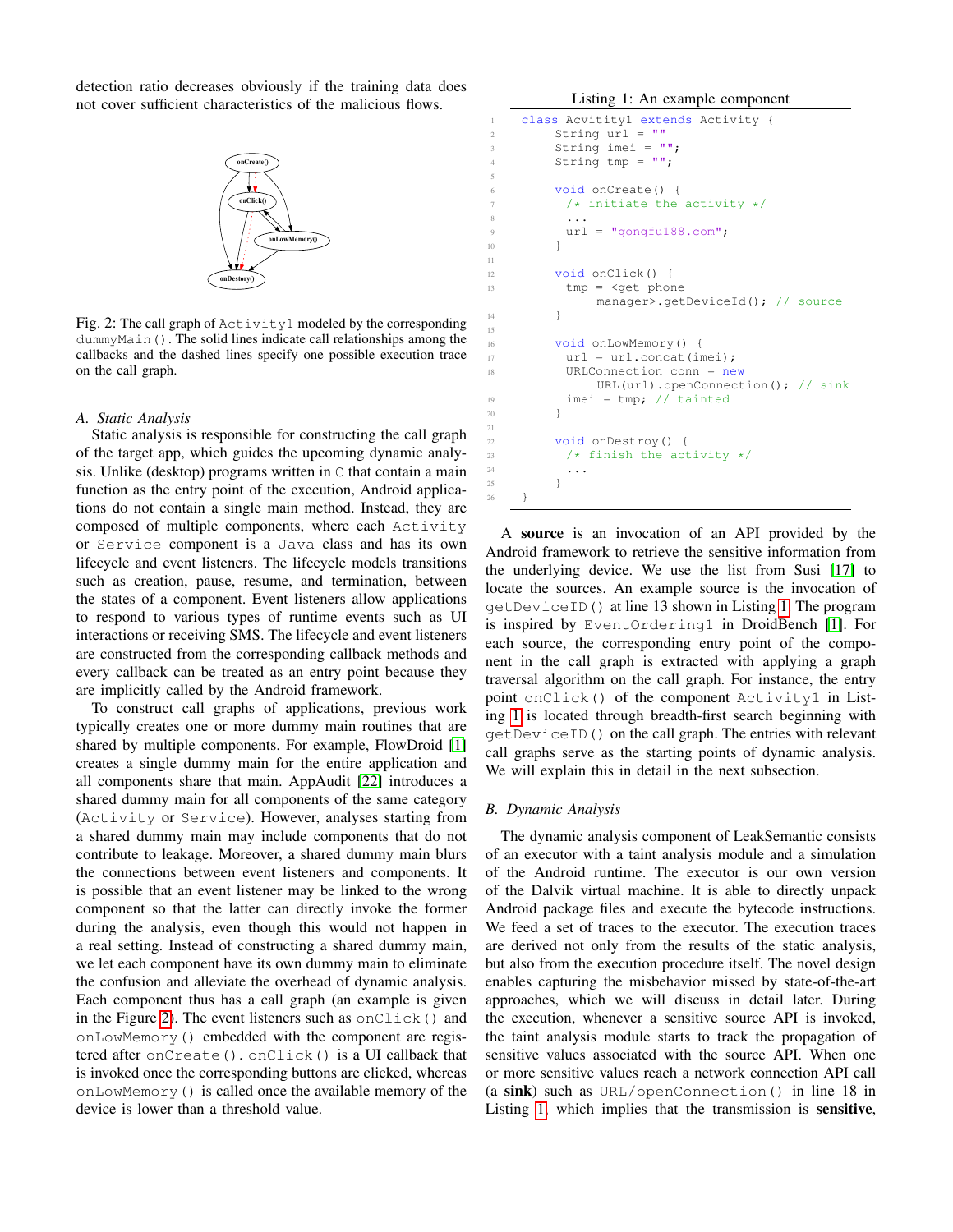the corresponding runtime information such as the network traffic data is recorded. We adopt general taint policies used in previous work [\[5,](#page-8-12) [22\]](#page-8-8) to specify the propagation procedure. For example, one rule set  $x$  is tainted as long as one of the operands in the instruction " $x = y$  binop z" is tainted. To improve the accuracy of the data flow analysis, we have further developed libraries to emulate the fundamental behaviors of the Android runtime. The implementation details are described in Section [IV.](#page-4-0) In the following, we discuss how LeakSemantic constructs execution traces and how it handles unknown values during the analysis.

*1) Execution Trace Generation:* We leverage the outcomes of the static analysis phase to derive a set of *basic* execution traces, where each trace is a sequence of specific API calls beginning with a lifecycle callback and ending with an APT call where a source is triggered. For instance, for the entry point onClick() in Activity1, LeakSemantic builds an execution trace onCreate()  $\rightarrow$  onClick() that informs the executor to invoke onClick() after calling onCreate(). The execution trace is generated by applying depth-first search to find a path from onCreate() to onClick() in the call graph (Figure [2\)](#page-2-1). The default values of global variables are normally initialized at the lifecycle callbacks such as onCreate() and onStart(). We choose to execute from these callbacks to reduce unknown variables, which in turn reduces unknown branches that need to be explored and improves the efficiency of dynamic analysis. Properly modeling the unknowns is challenging in general and will be discussed in more detail in the following subsections. In addition to reducing unknowns, our approach also enables LeakSemantic to generate more complete URLs, which is important for building accurate classifiers (see Section [III-C\)](#page-4-1). As we can see in Listing [1,](#page-2-2) the connection in line 18 can only be correctly triggered if url is properly assigned with the hostname in line 9.

The *de facto* hybrid analysis approaches such as AppAudit, Harvester [\[18\]](#page-8-6) and IntelliDroid [\[21\]](#page-8-7) only use code paths with certain code locations (e.g., a sink) and terminate the analysis once one such location is reached. However, reachability alone does not necessarily imply the exposure of true malicious behavior. Reconsider the code snippet shown in Listing [1.](#page-2-2) A direct invocation of onLowMemory() does not lead to a leakage since the argument of the sink in line 18 may have an empty imei. Given that tmp is tainted in onClick(), the correct order to trigger a real leakage is to invoke onLowMemory() twice. The corresponding execution sequence can be represented as onCreate()  $\rightarrow$  $onClick() \rightarrow onLowMemory() \rightarrow onLowMemory()$ .

To correctly generate the set of execution traces that trigger the actual leakages (or other types of abnormal behavior), we parse the code of the executable callbacks to determine whether they contain statements that read the corresponding newly tainted variables. A new execution trace is then constructed by expanding the existing trace with relevant callbacks. For instance, after executing the trace onCreate()  $\rightarrow$ onClick(), onLowMemory() is identified since it reads the value from the tainted variable tmp. A new execution

Listing 2: A logic bomb

<span id="page-3-0"></span>

|                | String mRun = $qetSearchTask()$ ; // commands |
|----------------|-----------------------------------------------|
| 2              | void doSearchTask() {                         |
| 3              | if (mRun == $null)$ {                         |
| $\overline{4}$ | reportState(1);                               |
| -5             | if $(mRun := null)$ {                         |
| -6             | runPackage(mPkgName); // leak                 |
| $\tau$         | } else {                                      |
| -8             |                                               |
| Q              |                                               |
| 10             | } else {                                      |
| 11             |                                               |
| 12             |                                               |
| 13             |                                               |

<sup>13</sup> }

trace onCreate()  $\rightarrow$  onClick()  $\rightarrow$  onLowMemory() is created. Similarly, LeakSemantics constructs onCreate()  $\rightarrow$  onClick()  $\rightarrow$  onLowMemory()  $\rightarrow$  onLowMemory() once finishing running onCreate()  $\rightarrow$  onClick()  $\rightarrow$ onLowMemory(). We can set a threshold on the number of execution traces to save analysis time in practice.

*2) Sources of Unknowns:* During the execution, the dynamic analysis may encounter unknown variables that have no explicit assigned value to the executor. As mentioned earlier, running from onCreate() alleviates the issue through initializing the component as completely as possible.

In addition to the above mentioned unknowns, we observe that there are many cases where the accurate value of a variable is dependent on the runtime context, which can be categorized as follows:

- User input: input from end users during the interactions with the user interface;
- Device status: the real time status, such as WiFi on/off and the power level, of the underlying device;
- Natural environment: e.g., current temperature, coordinate and time;
- Incoming information: the content of the SMS and the network responses received while using the app.

Malicious apps may hide their behavior by leveraging some of the factors mentioned above to create malicious code that is only triggered under certain circumstances. For instance, RCSAndroid waits for incoming SMS messages and checks whether these messages contain specific commands and then decides whether to transmit the user data [\[6\]](#page-8-13), and the DroidDream malware family triggers its malicious payload only at night [\[23\]](#page-8-0). As another example, consider the code shown in Listing [2,](#page-3-0) which comes from a malware sample of the DroidKunfu1 family. In line 1 the program contacts a remote control server and retrieves the commands into mRun. reportState() is responsible for collecting user private data and it is only triggered when the malicious server replies with certain characters. In other words, the dynamic context causes the executor to generate different outcomes even for the same input trace. To detect such malicious behavior, it is therefore important to treat those variables whose values vary over the context as unknowns.

*3) Handling of Unknowns:* To represent the set of variables with unknown values, we maintain a symbolic state  $\sigma$  that maps variables to symbolic expressions, and a symbolic path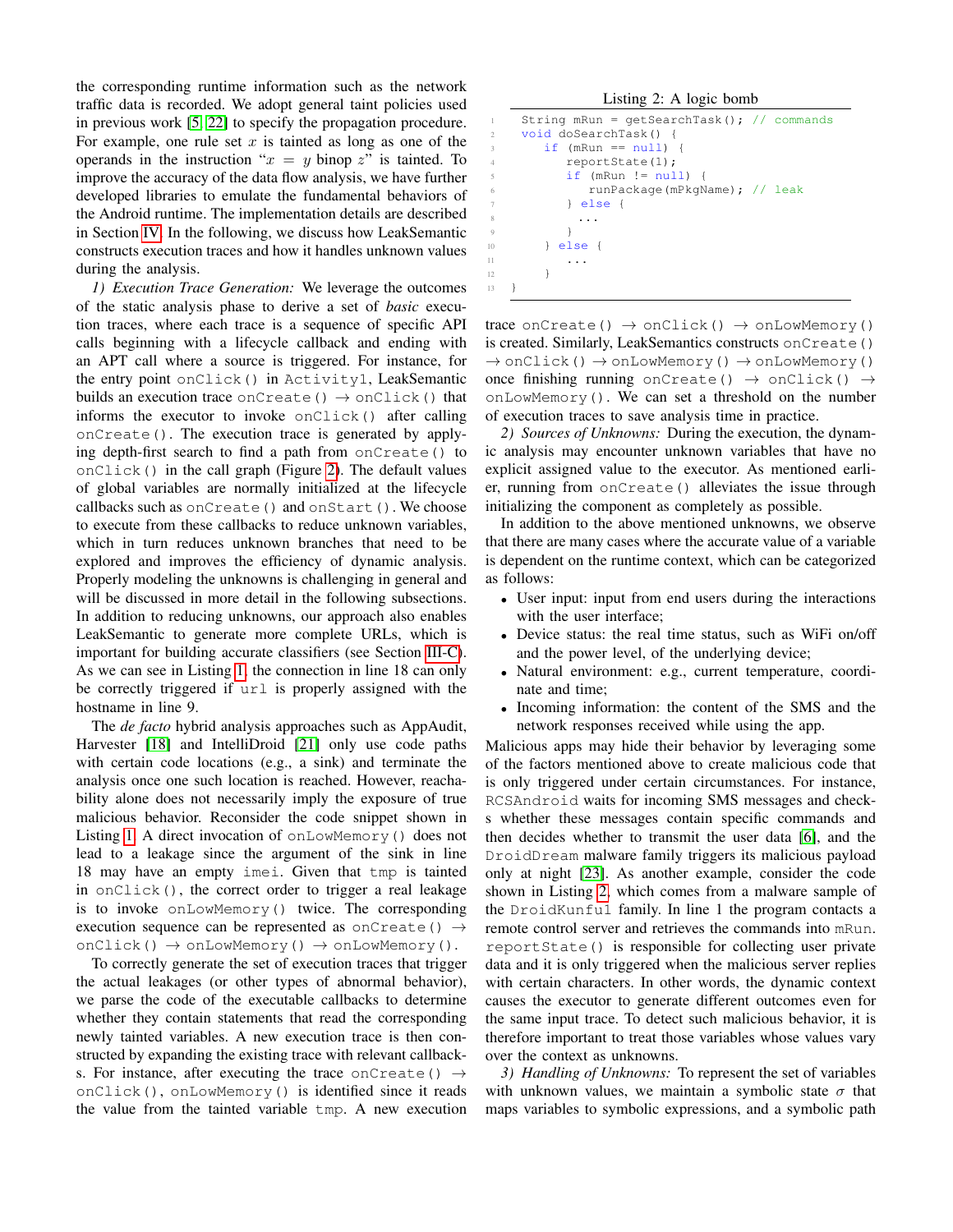constraint  $PC$ , which is a quantifier-free first-order formula over symbolic expressions. Both  $\sigma$  and PC are updated during the course of execution.

A conditional statement such as if inside the target program may contain unknown values in its conditions. Unknown branches during the execution interrupt the execution since the executor does not know which direction to explore. Instead of always following one path, which increases false negatives significantly, LeakSemantic adopts a depth-first search scheme while taking the symbolic path constraints of unknown variables into account to reduce the search space.

More specifically, whenever an unknown branch is encountered, LeakSemantic creates a snapshot to store the state of the executor and pushes the snapshot onto a stack *SnapStack*. The snapshot consists of a copy of the current running context including the program counter and the values in the stack and the heap, which enables the executor to restore the environment after the unknown branch is processed and continue the analysis where it was left off. The executor then explores each direction under the branch one by one, while using *SnapStack* to save and restore the environment.

Consider again the code shown in Listing [2.](#page-3-0) The execution starts with an empty symbolic state and a symbolic path constraint true. As a result,  $\sigma = mRun \rightarrow mRun_0$ , where  $mRun_0$  is an initially unconstrained symbolic value. At every unknown conditional statement *if* (e) *then* S1 *else* S2, PC is updated to  $PC \wedge \sigma(e)$  for the *then* branch and  $PC \wedge \neg \sigma(e)$ for the *else* branch. For instance, at the unknown condition in line 3, a snapshot of the executor is saved. The executor first updates the PC to  $mRun_0 \neq null$  and explores the *else* branch of the condition. Once the execution terminates, it restores the status from the snapshot and proceeds to the *then* branch of the condition in line 3 with PC updated to  $mRun_0 = null$ . The branch consists of a method reportState() that stealthily exposes user's private data, and another unknown condition (line 5). The procedure to handle the second unknown condition is similar to the first one. In this case, however, the *then* branch has the path constraint  $mRun_0 = null \wedge mRun_0 \neq null$  leading to an infeasible path. Therefore, the executor ignores the *then* branch and only explores the *else* branch.

Code containing loops or recursion may result in an infinite number of paths to be explored if the termination condition for the loop or recursion is symbolic. Consider the code snippet shown below:

```
String[] x = getHttpResponse();2 int i = 0;3 while (!x[i].equals("")) {
        i++;5 }
6
       7 if (i > 3 && i < 10) {
        transmit(longitude, latitude);
9 }
```
Since we do not know exactly how the server will respond in line 1, the content and the length of string array  $x$  should be treated as unknown, leading to an infinite number of code paths. To address this problem, previous studies [\[18,](#page-8-6) [22\]](#page-8-8) simply set thresholds on analysis time or the number of visited instructions. However, these approaches may lead to an incorrect value of  $\pm$  after the loop, which should be equal to the actual length of  $x$ . Importantly, the value of  $\pm$  is used to determine whether to trigger the leakage in line 7.

Instead, we execute the block under the loop only once and mark all the variables that accept new values within the block. After exploration of the block, the tagged variables will be modeled symbolically for the rest of the execution. By treating i as a symbolic Integer with constraint  $i > 3 \land i < 10$ , the sensitive transmission in line 8 will be successfully reached. We also introduce some heuristics to further mitigate the issue of path explosion, which will be discussed in Section [IV.](#page-4-0)

#### <span id="page-4-1"></span>*C. Transmission Classification*

Using the traffic flows generated by the dynamic analysis component, we formulate the detection of abnormal sensitive transmissions as a classification problem. LeakSemantic uses a supervised learning approach to train classifiers that can be used by host-based or network-based intrusion detection systems. Specifically, we focus on lexical features derived from the set of URLs in the traffic traces. Lexical features often contain useful patterns to distinguish between suspicious and benign traces. URLs such as gad.ju6666.com/GetAd?&lo= $(x*)$  and api.openweathermap.org/forecast?&lon=(.\*), in which lo or lon is an abbreviation of "longitude", have the user's location data embedded. The words GetAd and forecast further provide hints about the purposes of the transmissions: the former URL is sent as a request for advertisement while the latter is composed to retrieve the corresponding weather forecast. An effective detector should be able to report the ad request as suspicious and release the operational weather trace.

We utilize the simple yet powerful "bag-of-words" model [\[15\]](#page-8-14) that is frequently used in spam detection to derive features inside URLs. LeakSemantic divides a URL into tokens by treating certain characters as separators. Each distinct token is then viewed as a separate feature and every data flow collected is then converted to a vector of binary values. Direct application of "bag-of-words" may produce a very large feature space, which results in a heavy computational cost. As stated in [\[19\]](#page-8-15), one can limit the size of the feature set by removing tokens that seldom appear in the flows.

#### IV. IMPLEMENTATION

<span id="page-4-0"></span>In this section, we provide further details about the implementation of LeakSemantic. LeakSemantic is mostly written in Java and consists of around 18,600 source lines of code.

LeakSemantic extends a part of FlowDroid for call graph generation. We implemented our own executor with taint analysis support to perform the dynamic analysis mentioned in Section [III-B.](#page-2-0) The executor leverages  $\text{PATDroid}^1$  $\text{PATDroid}^1$  to extract bytecode and then interprets each bytecode instruction one by one. During the execution, the sensitive data propagation

<span id="page-4-2"></span><sup>1</sup>https://github.com/mingyuan-xia/PATDroid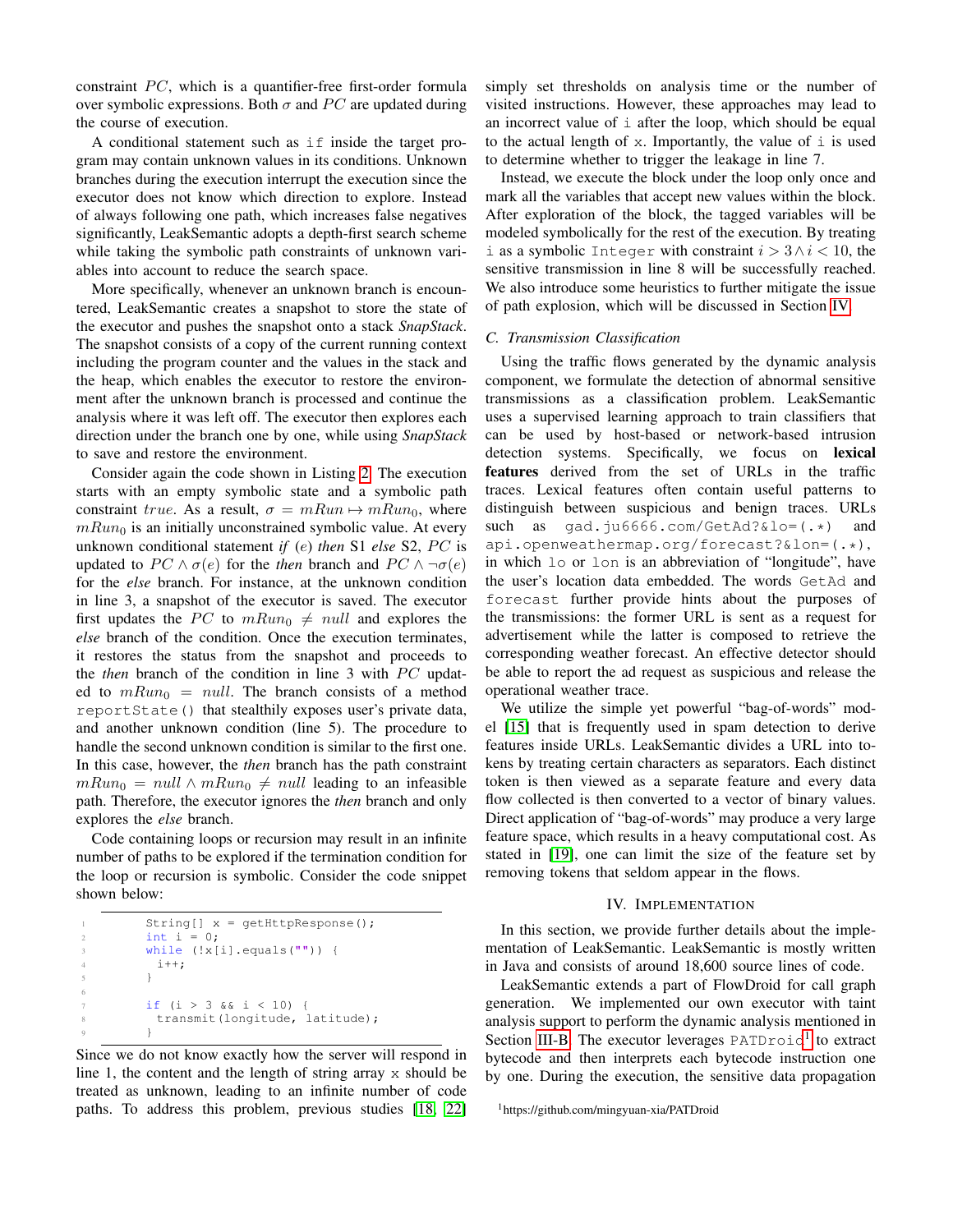is tracked by the taint analysis plugin. Android applications invoke the APIs provided by the Android SDK to interact with the underlying operating system during runtime. However, the official Android SDK is missing critical parts of the Android runtime, which are filled with "stubs" used for compilation. The execution and taint analysis cannot proceed correctly without precisely modeling of the Android runtime. We therefore manually pad the incomplete Android SDK and emulate the core functionalities offered by Android. Our simulation of the Android system is similar to the Android Device Implementation (ADI) used in DroidSafe [\[9\]](#page-8-16). But their implementation is purely for static analysis and does not scale well to support our dynamic analysis.

LeakSemantic is currently using the  $Jacop<sup>2</sup>$  $Jacop<sup>2</sup>$  $Jacop<sup>2</sup>$  to represent and update the path constraints. To alleviate the path explosion caused by unknown branches, we heuristically limit the number of unknown variables. We use the API android.net.NetworkInfo/isConnected() to illustrate the idea. isConnected() reveals the real time connection capability of the device, so that the return value reflects the device status. This should be treated as unknown in theory as mentioned in Section [III-B.](#page-2-0) However, the transmission can be triggered only if the device is connected to the Internet. We therefore force the API call to always return *true* instead.

We also simulate some commonly used third-party libraries to reduce performance overhead. For instance, com.squareup.picasso is a widely used open-source package to support downloading and presenting images. Since no misbehavior in it has been detected, we do not check the subroutines called by the package during execution. Instead, we replace methods inside the official packages with our own methods during the execution.

#### V. EVALUATION

<span id="page-5-0"></span>We have conducted a comprehensive evaluation of LeakSemantic. In this section, we report the evaluation results and our findings. Our evaluation contains two steps. First, we leverage micro-benchmark suites to evaluate the leakage detection accuracy of our hybrid program analysis module. Second, we apply LeakSemantic to real-world apps and construct classifiers to detect illegitimate exposures for different settings.

*A. Benchmark Suites and Quality of Program Analysis*

We compared LeakSemantic with the following state-of-theart taint analysis tools:

- Andrubis [\[13\]](#page-8-5) is a dynamic analysis sandbox based on TaintDroid. It generates nearly 8,000 pseudo-random streams of external events and monitors the behavior of the target app for  $240$  seconds<sup>[3](#page-5-2)</sup>.
- FlowDroid is a flow-, field-, and object sensitive static program analysis framework. The original FlowDroid cannot track information flows across separate components. We integrated FlowDroid with Epicc [\[12\]](#page-8-17) to partially support inter-component communications.

• AppAudit is a hybrid taint analysis approach similar to LeakSemantic. It also uses static analysis to mark potential leaking methods, and then prune candidate methods through dynamic analysis. But the way it generates call graphs and models the unknown variables is different from LeakSemantic.

We executed LeakSemantic on a computer with an Intel Core CPU E8500 @ 3.16GHz and 2GB of heap memory for the JVM. Since Andrubis has fixed analysis time and AppAudit does not provide installation package to run locally, it is hard to compare the running times of the set of tools directly. However, we observe that LeakSemantic exhibits good performance on the apps with short analysis time.

We evaluated the detection accuracy of the above tools using the following two micro-benchmark sets. LeakSemantic spent 12.4s on average for each app and FlowDroid took an average of 13.2s per app:

1) DroidBench: DroidBench<sup>[4](#page-5-3)</sup> is an open-source benchmark suite that contains a set of hand-crafted apps that exploit various characteristics of the programming language to bypass static taint analysis. It contains 118 apps in total, among which we excluded 10 apps with leakage types unsupported by both Andrubis and AppAudit, such as leaking user input passwords.

Table [I](#page-6-0) summarizes the detection results over DroidBench. We observe that LeakSemantic achieves the best quality among the four taint analysis tools. Precise call graphs and the better handling of unknowns enable LeakSemantic to generate zero false alarms. Among the three baselines, Andrubis performs best and successfully report most leakages. This is because the dataset is originally designed to test static analysis tools and difficulties for static analysis are typically not hard for dynamic analysis. FlowDroid is able to locate more than 75% of leaks. But its over-approximation also leads to the worst precision. Also, FlowDroid is unable to generate runtime data such as traffic flow, and therefore cannot be directly used to build a traffic-based transmission classification model.

Since both AppAudit and LeakSemantic adopt hybrid program analysis, we conducted a more detailed comparison between them. LeakSemantic achieves better detection accuracy for several reasons. First, AppAudit terminates its execution once a sink is touched. As we discussed in Section [III-B,](#page-2-0) reachability alone does not necessarily imply a sensitive transmission. Second, AppAudit does not consider some types of unknowns and always exploits one direction of an unknown branch, which introduces false negatives. Moreover, LeakSemantic provides a more complete implementation of dynamic analysis to support various mechanisms used in Android. In particular, LeakSemantic is able to locate event handlers registered in the layout configurations and track the communications among multiple components. AppAudit does not support any of these Android features. Last, as we mentioned in Section [III-A,](#page-2-3) the inaccurate model of call graphs used by AppAudit increases its false positives.

<span id="page-5-2"></span><span id="page-5-1"></span><sup>2</sup>https://jacop.osolpro.com/

<sup>&</sup>lt;sup>3</sup>The official Andrubis service is no longer available. We installed Taint-Droid on a real device and composed scripts to create an environment similar to Andrubis.

<span id="page-5-3"></span><sup>4</sup>The up-to-date stable release is DroidBench 2.0 (https://github.com/securesoftware-engineering/DroidBench/tree/master). We replaced all the sinks with network transmissions since Andrubis and AppAudit do not treat certain sinks as sensitive in some apps.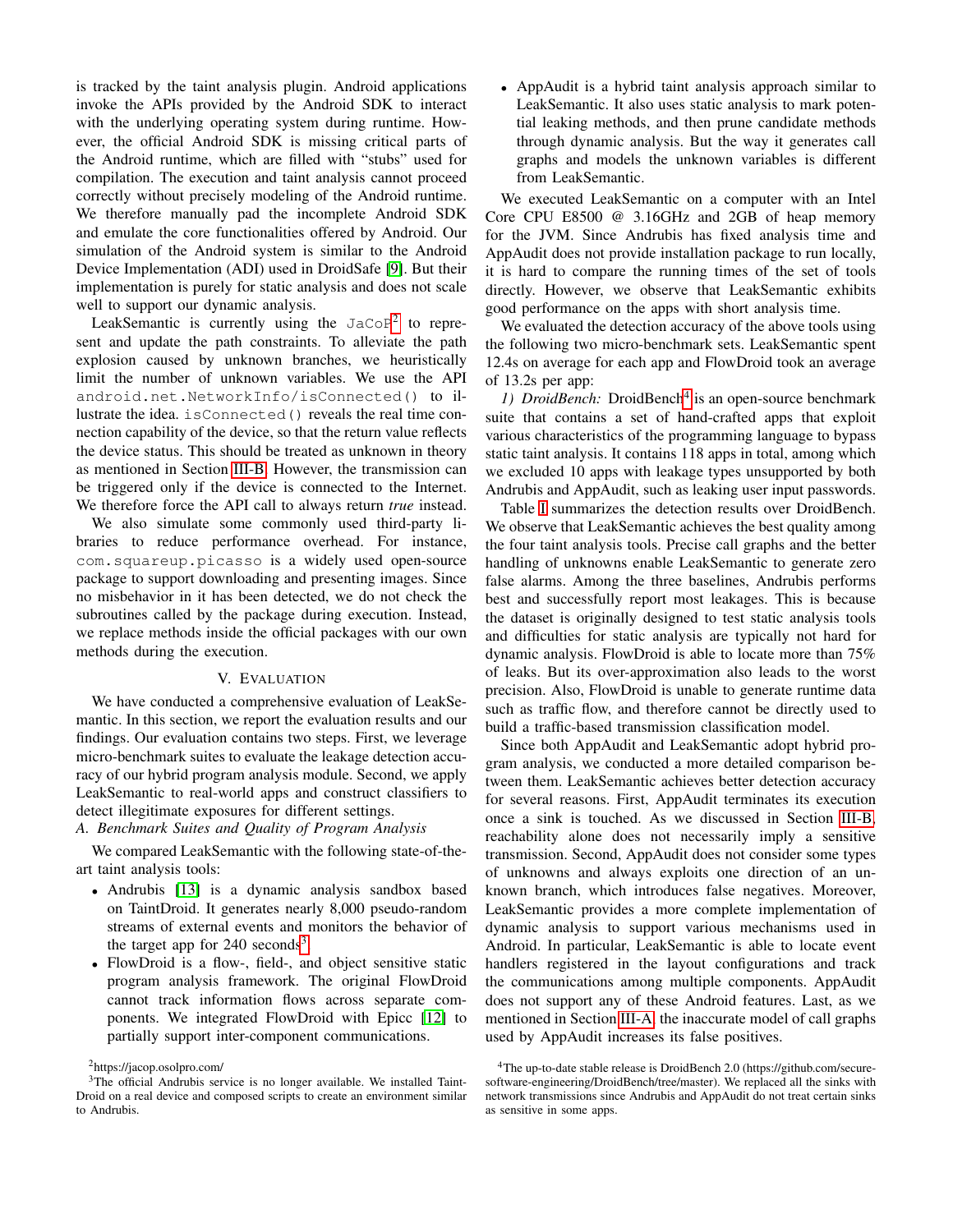TABLE I: Detection results on DroidBench

<span id="page-6-0"></span>

| <b>Tools</b> | Missed Flows | Accuracy | FP.               | Precision |
|--------------|--------------|----------|-------------------|-----------|
| Andrubis     | 15           | 84.2%    | $\mathbf{U}$      | $100\%$   |
| FlowDroid    | 22           | 76.8%    | 10                | 56.6%     |
| AppAudit     | 56           | $41.1\%$ |                   | 91.3%     |
| LeakSemantic |              | 97.9%    | $\mathbf{\Omega}$ | $100\%$   |

<span id="page-6-2"></span>FP = False Positives

TABLE II: Accuracy on BombBench

| <b>Tools</b> | Missed Flows | Accuracy |
|--------------|--------------|----------|
| Andrubis     | 21           | $4.5\%$  |
| FlowDroid    | 14           | 36.4%    |
| AppAudit     | 12           | 45.5%    |
| LeakSemantic |              | 95.5%    |

LeakSemantic (and all the three baselines) misses two flows that involve inter-application communications, which requires modeling the behaviors across multiple apps. None of the existing taint analysis tools can detect this kind of collusion attack. Another unresolved challenge of LeakSemantic is *control flow dependent taints*, also a well acknowledged drawback in most taint analysis tools [\[22\]](#page-8-8).

2) *BombBench*: BombBench<sup>[5](#page-6-1)</sup> is another open-source benchmark that contains 22 apps to test taint analysis tools. Each app takes advantage of a kind of *logic* or *time* bomb inspired by previous studies [\[18,](#page-8-6) [23,](#page-8-0) [25\]](#page-8-18) to conceal a sensitive flow. We show the results in Table [II.](#page-6-2) LeakSemantic identifies most leaks among all the four tools. We can see the sharp decrease of accuracy in Andrubis, which indicates that current random-events based testing toolkit is not powerful enough to cover complicated program logic. Its limitation is fundamental and cannot be simply settled with extension of analysis time. For example, DevInfo2 triggers its payload only under certain system language. Because, unlike LeakSemantic, they do not count as unknown the variables obtaining values from Locale/getDisplayName(), both Andrubis and AppAudit fail to capture the disclosure flow. We notice that FlowDroid also could not successfully mark this case, which may be caused by inaccurate modeling of system functions. LeakSemantic missed one flow because of a variable implicitly assigned by a user-driven event. Although we model variables who read the values from the UI-related API calls such as EditText/getText() as unknowns, currently we do not directly view the variables modified by the callbacks such as onClick() as unknowns even they are correlated with user interactions. We do this for performance concerns since there might be plenty of variables influenced by the callbacks in real apps. Excessive amount of unknowns leads to the exponential size of code paths needed to be explored.

#### *B. Real Apps and Transmission Classification*

We then applied LeakSemantic to build a traffic classification model using real apps. From the traffic generated by our hybrid analysis tool, it is possible that multiple code paths lead to the same connection, which results in separate transmissions

<span id="page-6-4"></span>

with an identical URL. We merged these transmissions with the same URL into a single one within the target app.

We first collected malicious sensitive transmission from the Android Malware Genome project, which contains 744 leaking malwares [\[26\]](#page-8-19). LeakSemantic extracted 1223 malicious sensitive transmissions and collected the corresponding traffic. We first observe that these malicious transmissions cannot be correctly identified by existing commercial anti-virus solutions, which motivates the need for a new detection approach. To this end, we uploaded the URLs of these transmissions to VirusTotal<sup>[6](#page-6-3)</sup>, a popular website that scans submitted URLs with latest 68 anti-virus engines. Surprisingly, 64 out of 68 engines did not report any alarms regarding the transmissions. Figure [3](#page-6-4) presents the detection results by the rest 4 engines. Websence identified relatively more malicious URLs (436, or 35.7%), but the number found is still far from 50% of all malicious connections.

We then ran LeakSemantic on 660 apps crawled from the categories that have legal sharing functionalities in app markets<sup>[7](#page-6-5)</sup>. Among them, LeakSemantic recognized 1056 sensitive transmissions. The average analysis time for each app is 135.3s, including the 744 malwares and the 660 authentic apps. For each flow collected, we examined the destination host name. If the host name belongs to an advertisement or analytics server, we marked the flow as illegal. We then checked the plain text content delivered through the flow to see whether the response sent by the server is related to the sent user data or not. There are cases in which the communication between the phone and the server are encrypted. We leveraged instrumentation and reverse engineering to block those flows. We reran the modified app to see how blocking influences the app. The flow was labeled as legal when the app's functionality is affected. Out of 1056 transmissions, 791 did not affect the app's functionality, so we labeled them as illegitimate. The other 265 operational sensitive transmissions were collected from 183 apps.

We used the labeled 2279 transmissions as training and testing data with ten-fold cross-validation [\[11\]](#page-8-20), which is a standard approach for evaluating machine learning solutions. We applied Decision Tree as the learning classifier for LeakSemantic since it is commonly used in traffic classification [\[16,](#page-8-21) [19\]](#page-8-15). As mentioned earlier in Section [I,](#page-0-0) LeakSemantic can be deployed as a host-based or network-based detection system.

<span id="page-6-1"></span><sup>5</sup>https://github.com/bombbench/BombBench

<span id="page-6-5"></span><span id="page-6-3"></span><sup>6</sup>https://www.virustotal.com/

 $7$ Google Play (https://play.google.com/store/apps) and Baidu App Market (http://shouji.baidu.com)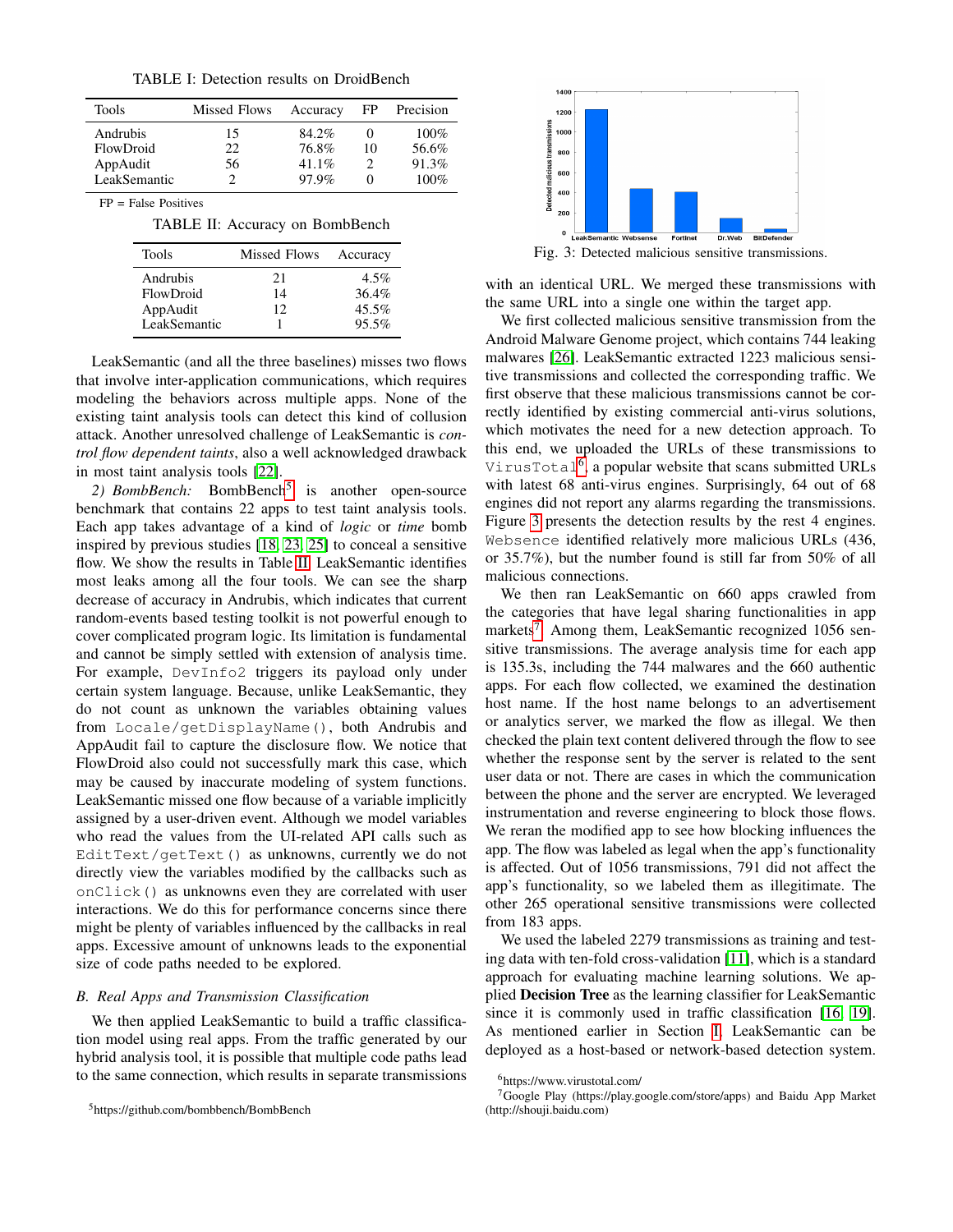TABLE III: Host-based Classification Results

<span id="page-7-4"></span><span id="page-7-2"></span>

| Class                                                 | <b>TP</b> Rate | FP Rate        | Precision      | F-measure      |  |  |  |  |  |
|-------------------------------------------------------|----------------|----------------|----------------|----------------|--|--|--|--|--|
| Illegal<br>Legal                                      | 0.938<br>0.937 | 0.063<br>0.062 | 0.974<br>0.856 | 0.956<br>0.895 |  |  |  |  |  |
| <b>TABLE IV: Network-based Classification Results</b> |                |                |                |                |  |  |  |  |  |
| <b>Class</b>                                          | <b>TP</b> Rate | FP Rate        | Precision      | F-measure      |  |  |  |  |  |
| Illegal                                               | 0.915          | 0.095          | 0.916          | 0.915          |  |  |  |  |  |

Illegal 0.915 0.095 0.916 0.915 Legal 0.905 0.085 0.904 0.904

 $TP = True Positive$ ,  $FP = False Positive$ 

We conducted two experiments that reflected the effectiveness of LeakSemanic in different scenarios. When LeakSemantic is configured in a single host system, it automatically finds the disclosure points and then picks the illegal instances based on the flows generated. The classifier at host-level involves only the flows of sensitive transmissions; the detection model at network-level should be able to filter out the innocent flows that do not carry any sensitive data.

*1) Host-based Detection:* Table [III](#page-7-2) shows that LeakSemantic has high precision and F-measure in identifying illegal transmissions<sup>[8](#page-7-3)</sup>. After manually inspecting the misidentified instances, we found that their URLs were very similar to the benign addresses. Also, they put the sensitive data into their body rather than the URL, which makes the URL-based detection more difficult to correctly label them. We note that LeakSemantic is able to collect more information than URLs. We plan to consider more features to further reduce the false negatives in the future.

*2) Network-based Detection:* Based on the sensitive transmissions we collected, we added the non-sensitive traffic flows to the legitimate class. This reflects the real environment of the network-based detection. Table [IV](#page-7-4) summarizes our results. As we can see, the prediction incurs a slight loss in accuracy compared to the results of the host-based detection. This is expected as the addition of non-sensitive flows makes the learning task more challenging.

During the experiments, we also observed the following interesting phenomena:

Finding 1: Among the 1223 malicious leaking transmissions extracted from the malware dataset, we found that 69.7% of the transmissions used encryption to hide the hostnames. Malware leverages encryption to evade traditional signaturebased detection approaches. As mentioned earlier, encryption also hinders pure static analysis from explicitly detecting the target behaviors. Without enough dynamic information, the intrusion detection systems failed to locate many malicious transmissions. To illustrate how important the decryption is, we conducted an experiment that trained a model based solely on unencrypted instances and tested the model on the instances with encrypted hostnames. Among the 806 encrypted instances, the model only recognized 578 (71.7%) of them. Compared to the prediction results (91%) shown previously, the accuracy decreased dramatically.

Finding 2: LeakSemantic identified more than 1223 malicious transmissions in the malware dataset. However, it could not properly generate traffic flows for a few transmissions such as those from the DroidKunfu4 malware family. We manually inspected the code and found that the hostnames of the transmissions are not embedded either in the code or in the resource files of the apps. Instead, the transmissions dynamically retrieve the hostnames from a remote server with the help of the command and control modules.

Finding 3: From the crawled apps, we noticed that 3 connections indirectly leak the private data. Instead of sending the user data directly to a tracing server, they first grab the user's coordinates and query a legitimate popular location server to get the corresponding description. They then transmit the description to a suspicious server. Such behavior suggests the need to track the influence of a connection even when the first connection contacts a legitimate server.

Finding 4: LeakSemantic found no sensitive HTTPS connections in the malwares. However, 27 illegitimate HTTPS transmissions were identified in the authentic apps and they were all built by third-party ads/analytics libraries. Although sensitive HTTPS connections are not popular at the current time, we foresee the necessity of inspecting HTTPS connections with the techniques such as  $SSLsplit<sup>9</sup>$  $SSLsplit<sup>9</sup>$  $SSLsplit<sup>9</sup>$  in the future.

Finding 5: We found that more than 60% of the 183 apps that have legitimate sharing connections also contain illegal transmissions inside for ad or analytics purposes. We also found a weather application that only transmits users' location data to ad servers. It is highly probable that the users of these apps will grant the app the permission to access sensitive resources without knowing their private data will be collected stealthily by unintended servers.

#### VI. LIMITATIONS

<span id="page-7-0"></span>Our approach has the following limitations:

- If an adversary knows our approach, he could obfuscate the flows to match our criteria. We envision that more features need to be considered in the future.
- The technique most closely related to our dynamic analysis is *concolic testing* [\[8\]](#page-8-23), which also leverages both concrete and symbolic values to proceed its execution. Our approach inherits its path explosion limitation; the size of code paths is exponential in the number of unknown branches. We currently remove most unnecessary unknowns with our specific preprocessing and we will look into more advanced relevant techniques soon.

## VII. RELATED WORK

<span id="page-7-1"></span>Dynamic and static taint analysis track sensitive data flows in programs. TaintDroid [\[5\]](#page-8-12) modifies the Dalvik virtual machine to monitor potential leaks at runtime. It only identifies leakage that is actually triggered during execution, thus requiring a driver with good code coverage. The static analysis tools FlowDroid [\[1\]](#page-8-10) and DroidSafe [\[9\]](#page-8-16) overcome the coarsegranularity through over-approximation. But they also suffer

<span id="page-7-3"></span><sup>&</sup>lt;sup>8</sup>Since the data is heavily skewed towards the illegal class, we used SMOTE [\[2\]](#page-8-22) to over-sample the legitimate class.

<span id="page-7-5"></span><sup>9</sup>https://www.roe.ch/SSLsplit